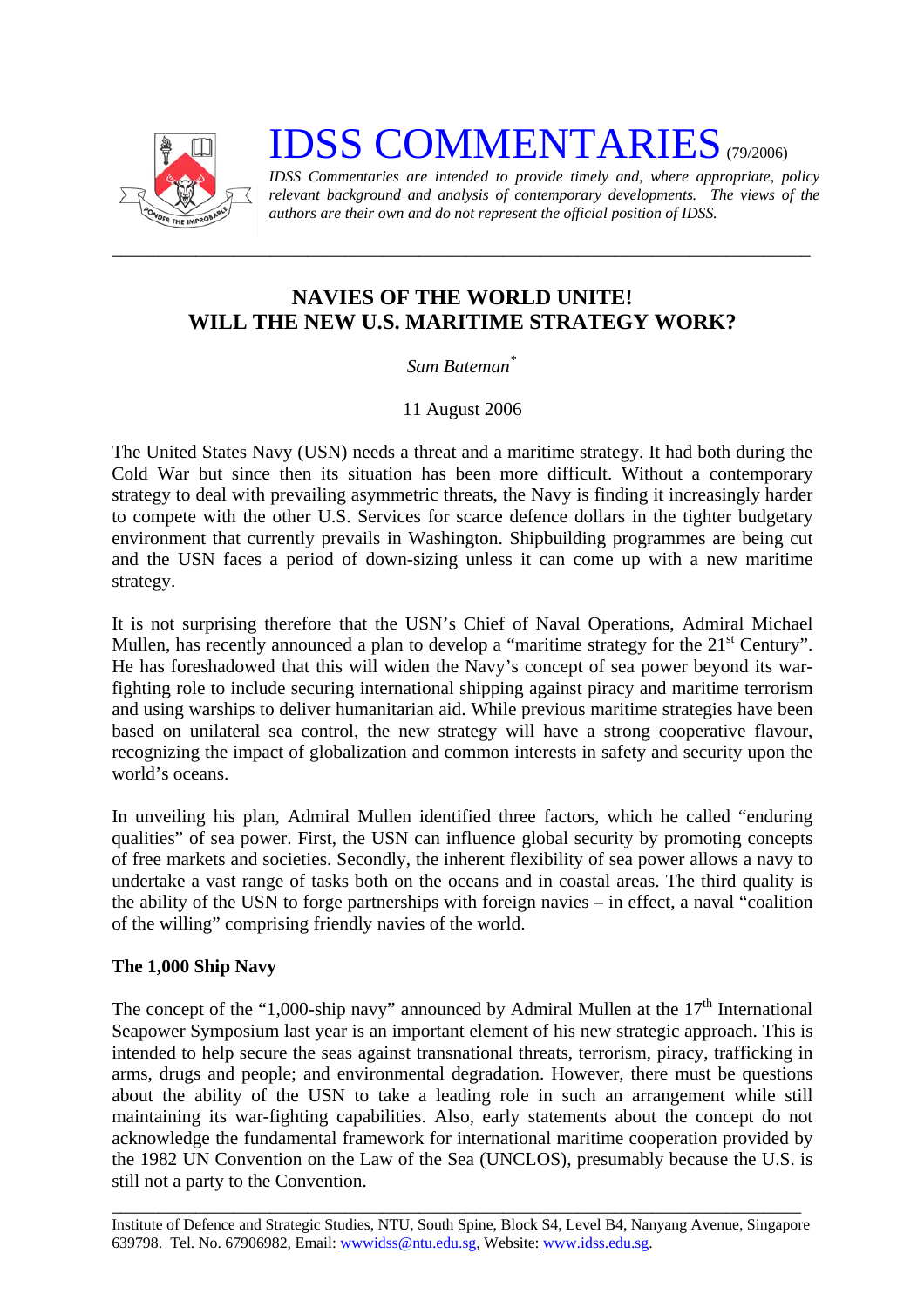Whereas the USN only comprises about 300 ships, the additional 700 will come from other navies and maritime security forces from around the world. In the U.S., it will be based on the "National Fleet" of the USN and the U.S. Coast Guard. Building links with the Coast Guard has figured prominently in Admiral Mullen's recent pronouncements on maritime strategy and force posture.

#### **Evolution of US Maritime Strategy**

The U.S. Maritime Strategy of the 1980s exemplifies a successful maritime strategy. It had a clear focus on sea control and was characterized as forward, global, allied and joint. It emphasized offensive operations and horizontal escalation using command of the sea, for example, to attack the Soviet Far East if the Soviet Union had have attacked Europe. The primary naval task was sea control. Indeed throughout the Cold War, the emphasis in Western maritime strategy was on the containment of Soviet power at sea. Economic themes, including the security of shipping, played a subordinate role. It appears now with Admiral Mullen's plans, this situation is about to change.

In the immediate post-Cold War era, the USN experienced a crisis of identity with the demise of the Soviet threat and the probability of defence budget cuts (the "peace dividend"). The first Gulf War and operations in Somalia and the Balkans saved the situation to some extent. The *From the Sea - A new direction for the Naval Service* concept of 1992 evolved into *Forward… From the Sea* in 1994. The emphasis was on projection of power and amphibious operations with a focus on naval expeditionary forces, joint operations, and operating forward in the littoral areas of the world.

Continuing the theme of "war from the sea" rather than "war at sea", the USN launched the *Sea Power 21* concept in 2002*.* This demonstrated how the USN would implement defence transformation with enhanced war-fighting capabilities, new concepts, technologies, and organizational initiatives. *Sea Power 21* was based on three main operational activities:

- *Sea Strike* offensive operations with strike aircraft and cruise missiles, as well as Marines, Special Forces, and the joint strike capabilities of the Army and Air Force, plus the strike capabilities of allies and coalition partners;
- *Sea Shield* layered defence to protect the homeland, sustain access to contested littoral areas, and protect coalition and joint forces with sea-based ballistic missile defense, and new capabilities for littoral operations, mine countermeasures and defence against modern, quiet diesel submarines in shallow waters; and
- *Sea Basing –* capabilities to exploit inherent advantages of sea-based forces to operate over the horizon and without dependence on foreign bases.

Along with the other Services, winning the Global War on Terrorism (GWOT) has become the USN's main priority, while concurrently defending the homeland against attack. However, the USN has been losing out recently in the competition for resources between the Services, and it appears that *Sea Power 21* is no longer adequate justification for proposed new naval capabilities.

#### **Will the New Maritime Strategy Succeed?**

A successful maritime strategy for the USN must pass at least three tests. First, it must be credible to those who implement it – the men and women of the Navy, who must believe in it